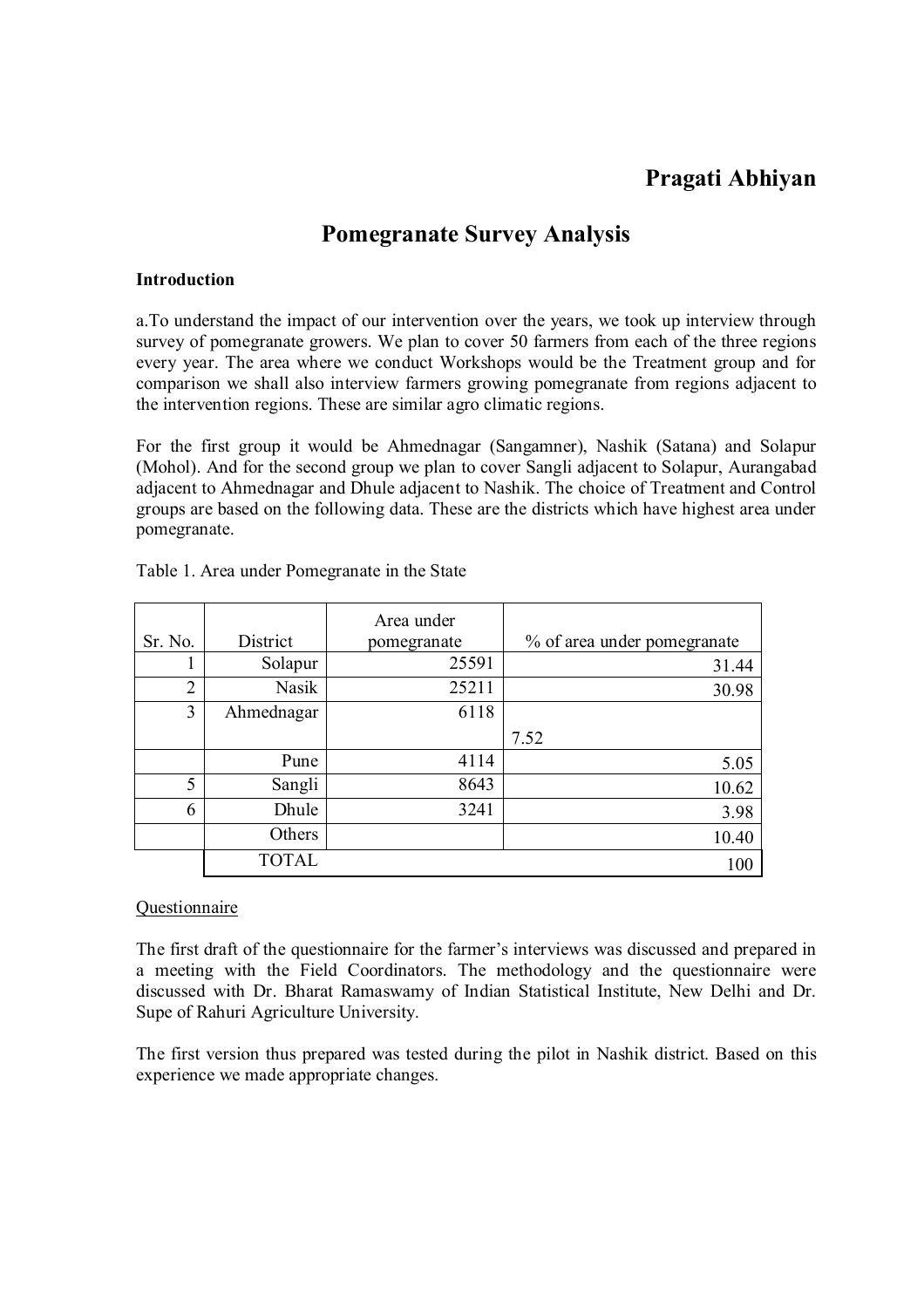The questionnaire has four sections, the outline is given here.

Section I – Demographic and Socio information

Section II – Agri / Farming related

Section III – Pomegranate related

Section IV – About Workshops

on available, are sought.

b. Table 2. Number of Farmers surveyed is given in the following table.

| Sr.            |                 |                         |      |
|----------------|-----------------|-------------------------|------|
| N <sub>0</sub> | District/Region | No. of Farmers surveyed |      |
|                |                 | 2008                    | 2009 |
|                | Nashik          | 46                      | 50   |
| 2              | Dhule           | 38                      | 40   |
| 3              | Solapur         | 51                      | 65   |
| 4              | Sangli          | 50                      | 48   |
| 5              | Ahamadnagar     | 50                      | 50   |
| 6              | Pune            | 50                      | 50   |
|                | Total           | 285                     | 303  |

c. when we look at figures pertaining to yield and prices, the 2008 data has taken for 2006, 2007 and 2008. So the figures given as 2008 are average of these three years.

## **Context**

Pomegranate cultivation has been affected by two major diseases. One, Mar rog as it is locally called, is a disease which is certain to kill the plant and spread its effect on to other plants too. There are multiple reasons for its influence and spread. Second is Telya rog, oil spots. This happens when the fruits are ready for harvest and suddenly the fruits get oily spots on the surface and the fruit starts to crack. This too spreads across the plantation. Oil spots is a pest attack.

When we started one and a half years back with our workshops, almost all the farmers, across the three regions were in distress. Everywhere the demand was to address these two problems. We approached the University, which has a special department for research on Pomegranate. We also approached a Grower and Government initiated agency which is also meant for research and dissemination. The university has been involved in good research but their mechanism to reach the farmers through the State Agri department is very inefficient and very slow. The latter organization is not active and has not reached the growers with solution. This organization is rather interested in trying to get subsidies to the farmers from the government. The subsidies have been promised and are being processed to reach the distress farmers. But they do not provide solution. And hence we realized that the university's research based suggested solution seem to be the only way out. Also some farmers had on their own had done some experiments and had tried to find solution. So we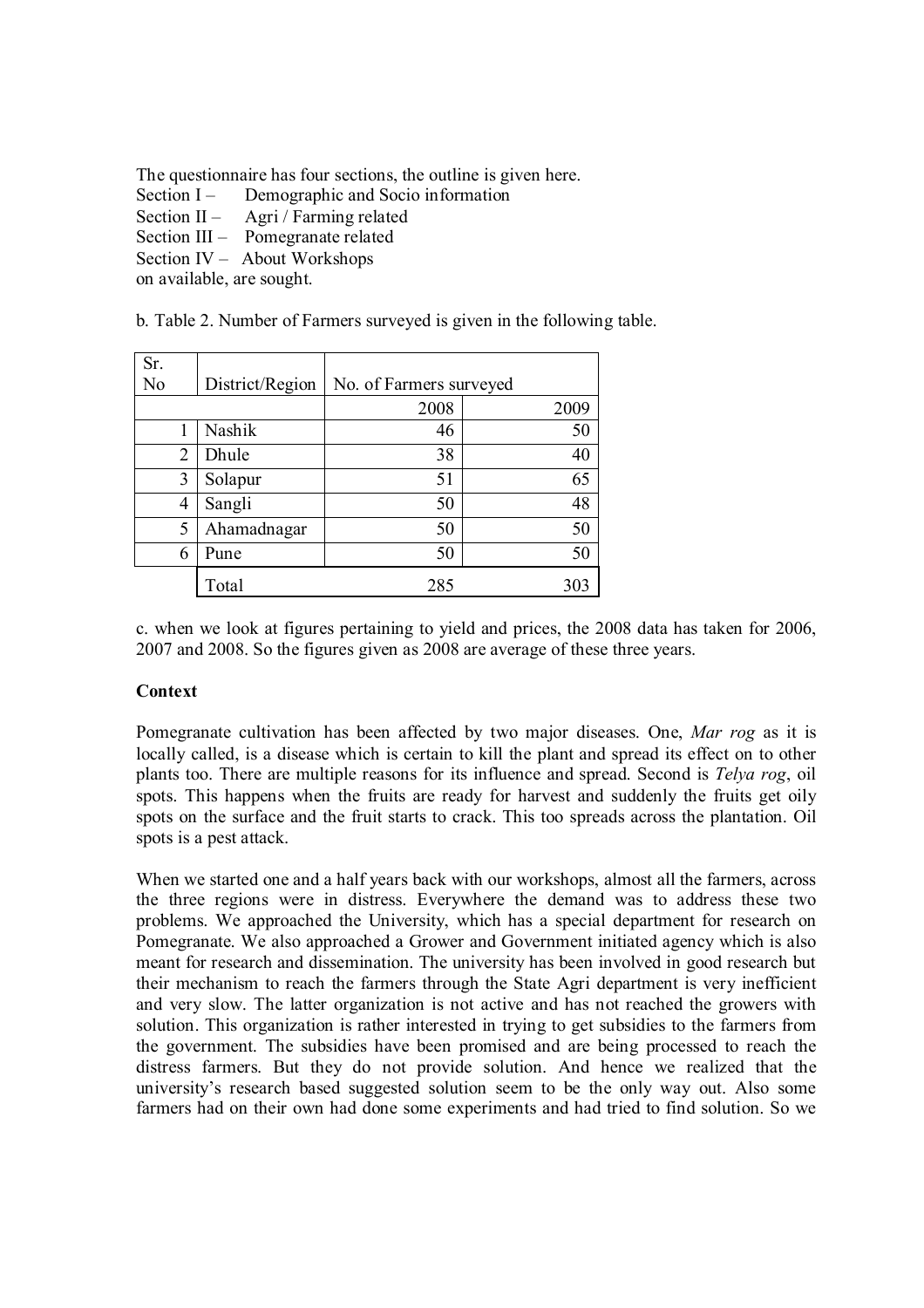got scientists from the university and the progressive farmers from various places to specially discuss these two problems.

## 1. Average Yield

Average yield has decreased across the entire state in last couple of years due to these tow diseases. But in our area of intervention, the extent of decrease in terms of productivity is less. This can be seen in the following chart.



Figure 1 - Yield per acre in tonnes across regions and over two years

The average yield given as 2008 is actually average of three seasons of 2006, 2007 and 2008. This is compared with production of 2009. The downward trend of productivity is obvious. Only exception is Nashik. We feel, this is so because the farmers here are very active and have formed a group. They actively participate in the workshops and follow the instructions very sincerely. Hence they are the only group who feel that they have experienced a turnaround in addressing these two diseases. The other two Control districts show 30 to 40% decrease over the previous year whereas the Treatment group shows 15 to 20% decrease over the years.

#### 2. Cultivation practices

All the workshops which were specially meant to discuss the above two diseases, always emphasised on proper cultivation practices. Cultivation practices related to water management were absolutely essential for tackling Mar rog. During the discussion, three practices evolved as important and that the farmers were not really aware of them. These were Soil testing and fertilizer application based on soil testing; second was Post harvest operations and third was use of Soluble fertilizers.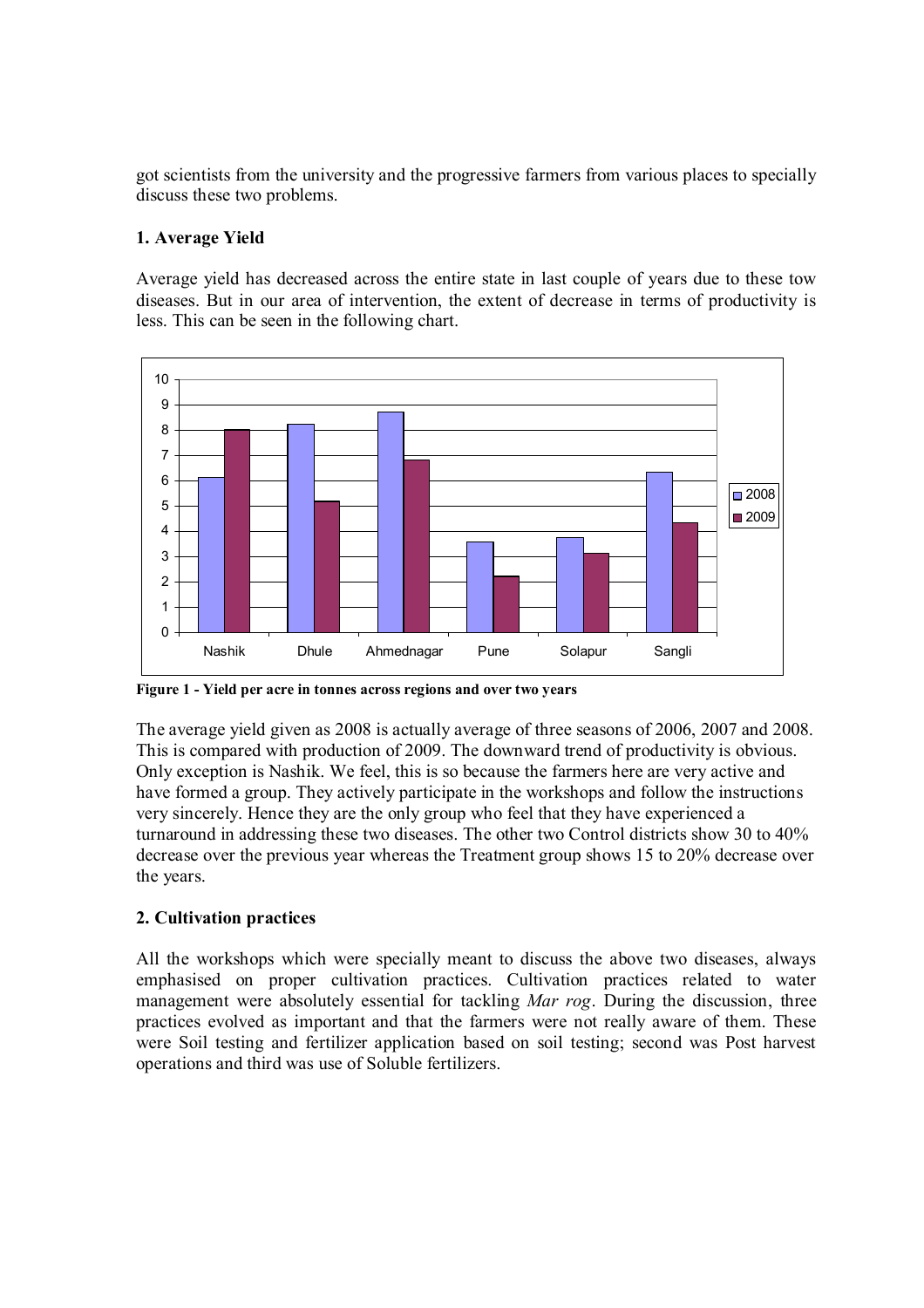#### A. Soil Testing

Fertiliser application, planning of doses needs be based on the N, P and K and other micro nutrients available in the soil in the plantation plot. Though this has been recommended by the university, this was not followed by the farmers. For one, they did not realize the importance of it and two the laboratory facilities are not easily accessible. ( Government labs get the tests done at nominal rate but they are inefficient and the private ones are expensive and are located only in the cities) For the first, the Resource person from the University convinced the farmers in the workshops and for the second he offered to get it done at the university lab at a concessional rate. As can be seen in the table below, the number is higher in Treatment group than the Control group The test results are applicable for three years, so the farmers who got it done last year need not do it again for another three years. Hence total number of farmers of two years is presented in the table here.

| Sr. No | District/Region | No. of Farmers |
|--------|-----------------|----------------|
|        |                 |                |
|        | Nashik          | 70             |
| 2      | Dhule           | 36             |
| 3      | Solapur         | 50             |
| 4      | Sangli          | 25             |
| 5      | Ahamadnagar     | 65             |
| 6      | Pune            | 58             |

Table 3. No. of Farmers who have got Soil Testing done

#### B. Post Harvest Operation

Once the harvest period is over, traditionally, the plantation is left to itself and usually farmer did not even visit the plantations! This was told to the Resource persons and they said this is a wrong practice. Also during the discussions on the disease management, the post harvest cultivation practices were discussed. Based on these observations, the importance of the same was conveyed during the workshops. Farmers were at first surprised that they had never learnt about this from earlier sources, but they understood the importance especially to control insect and pest attack.

And so in the second year survey we asked the question whether they have adopted any post harvest operations like plant protection measures, fertilizer applications including organic and micro nutrients.

The table given below gives the number of farmers who have said that they have started doing the said cultivation practices for the post harvest period.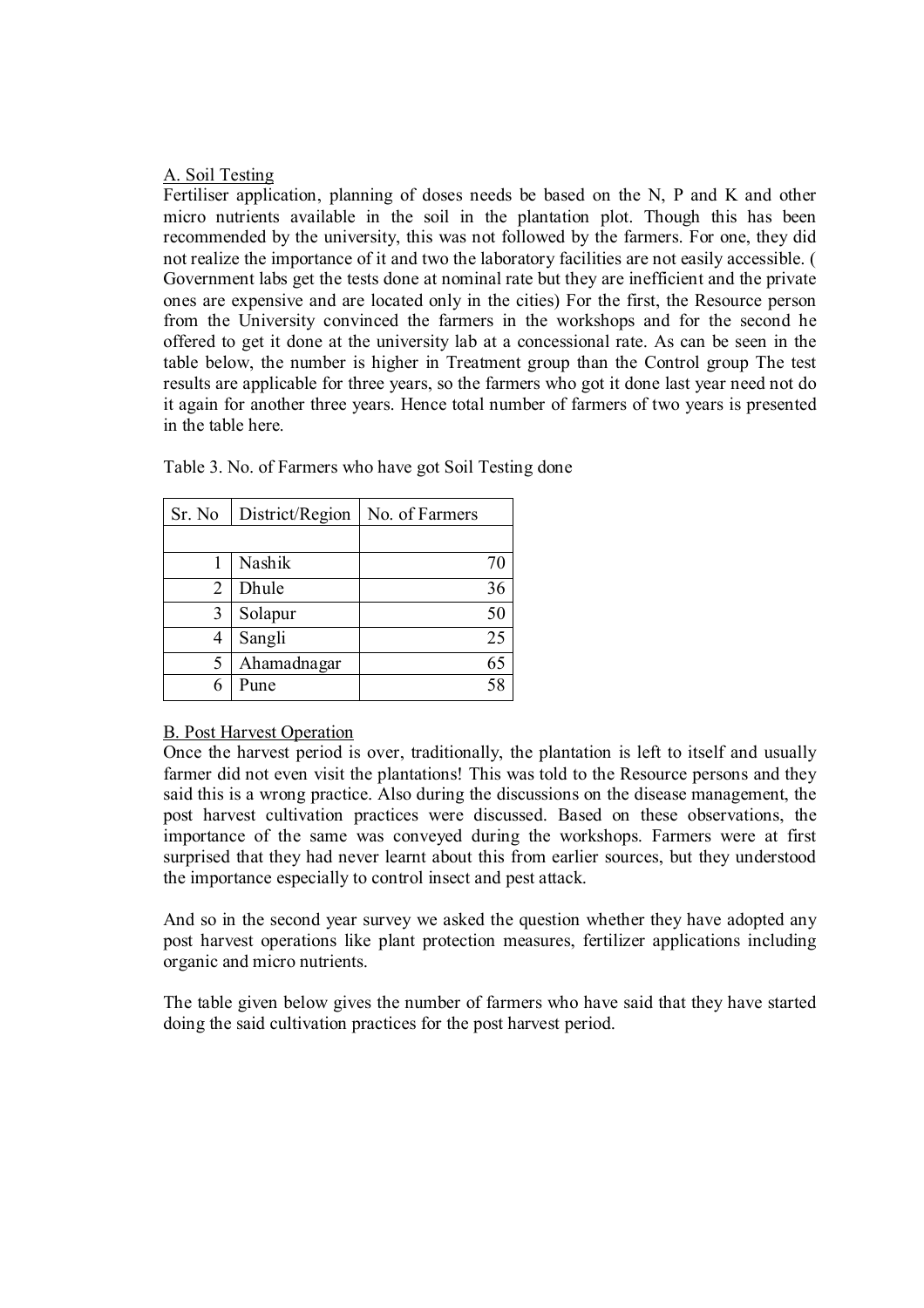|        |                 | No. of Farmers who adopted | No. of farmers interviewed |  |
|--------|-----------------|----------------------------|----------------------------|--|
| Sr. No | District/Region |                            |                            |  |
|        | <b>Nashik</b>   | 28                         |                            |  |
| 2      | Dhule           | 10                         |                            |  |
| 3      | Solapur         | 28                         |                            |  |
| 4      | Sangli          |                            |                            |  |
| 5      | Ahamadnagar     | 11                         |                            |  |
| 6      | Pune            |                            |                            |  |

Table 4. Number of farmers adopting post harvest operation

#### C. Soluble Fertilisers

For efficient use of fertilizers, use of Soluble fertilizers were recommended by the Resource persons. Here the fertilizers are applied through the drip irrigation, water delivery mechanism. This method is useful to combine certain fertlisers and pesticides for better results. The Soluble fertilisers are little expensive than the usual ones but the requirement over the years gets reduced. We also tried to see in the second year survey if farmers have adopted changes to use Soluble fertilizers. The table given below gives the number of farmers who have changed.

Table 4. Number of farmers started using soluble fertilizers

|        |                 | No. of Farmers | No. $of$    |
|--------|-----------------|----------------|-------------|
|        |                 | who adopted    | farmers     |
| Sr. No | District/Region |                | interviewed |
|        | <b>Nashik</b>   | 25             | 50          |
| 2      | Dhule           |                | 40          |
| 3      | Solapur         | 30             | 65          |
| 4      | Sangli          |                | 48          |
| 5      | Ahamadnagar     | 49             | 50          |
| 6      | Pune            |                | 50          |

## 3. Cost of Cultivation

The workshops introduced new practices, new fertilizers and insecticides and pesticides. All the suitable inputs need to be used very properly and in a balanced quantity. It was obvious that the new practices would have increased cost of production. But if it simultaneously increases productivity then the increase in costs are acceptable and actually useful. So we looked at the cost of cultivation per kg of production and the observations are given in the following chart.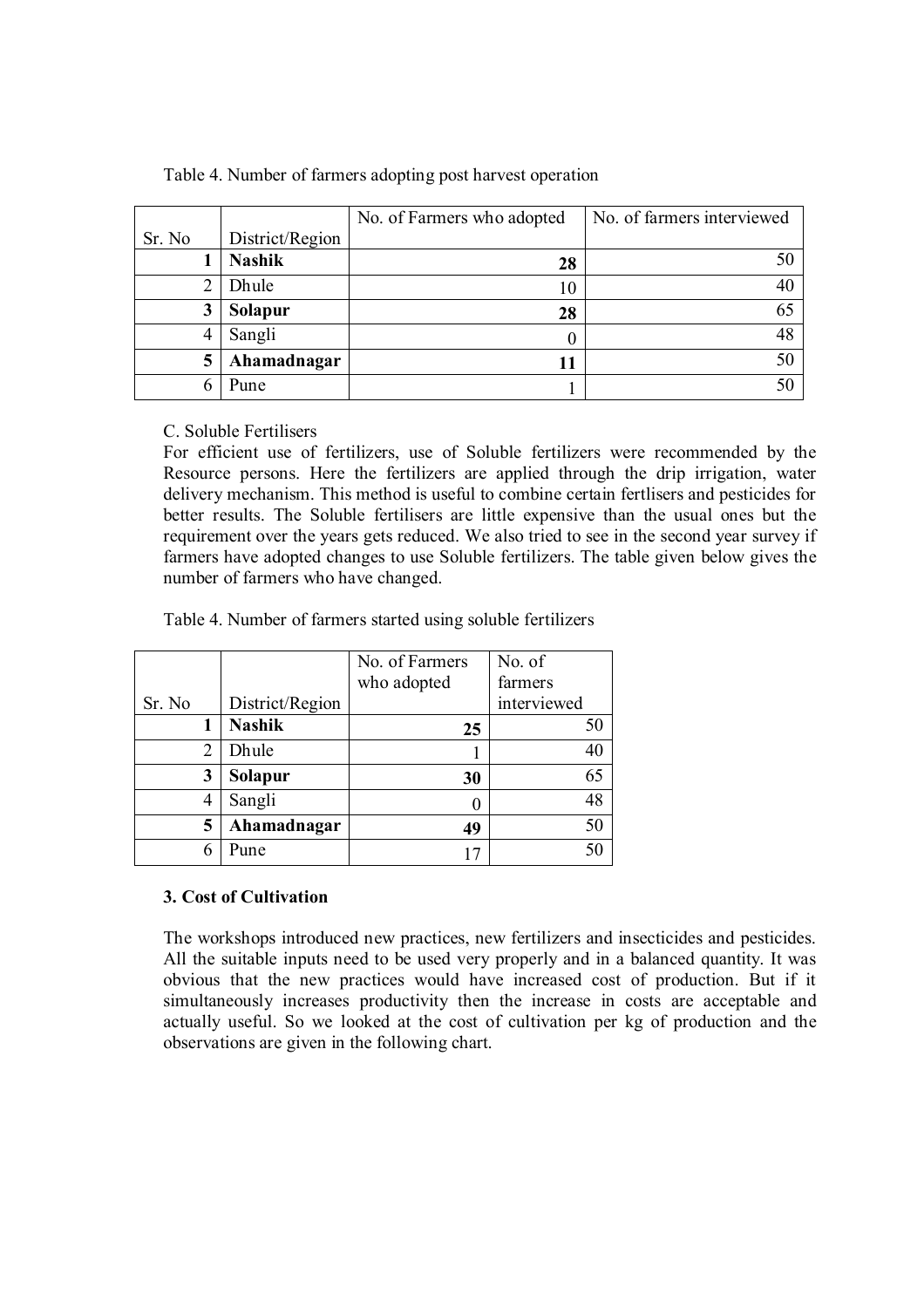

Figure 2 - Cost of cultivation per kilo across regions over years

This clearly shows that the cost of cultivation has decreased in all the Treatment regions and has actually increased in two out of the three Control regions. The farmers tend to listen to all possible sources as they come their way and try to apply the suggestions, which leads to increases in costs of inputs. But this haphazard way proves to be inefficient suggests this data. So when the changes are adopted after getting systematic suggestions they are probably much more useful and effective.

#### 4. Prices

Prices received by the farmers depend on more than one factors. Yet it is useful to look at the change in prices over years and across districts. The following table clearly shows that the Treatment districts have got better prices than the Control groups districts. Farmers have tried to reach out to newer markets and some have even tried exports. The quality of the fruits has the potential to directly translate into better prices. Size and colour of the fruit determine the quality of the fruit. The change in cultivation practices adopted by them have affected the quality too, said the farmers.

| District   | Average |      | Minimum |      | Maximum |      |
|------------|---------|------|---------|------|---------|------|
|            | 2008    | 2009 | 2008    | 2009 | 2008    | 2009 |
| Nashik     | 27      | 48   | 15      | 35   | 48      | 71   |
| Dhule      | 22      | 44   | 12      | 27   | 30      | 60   |
| Ahmednagar | 28      | 50   | 15      | 35   | 40      | 100  |
| Pune       | 25      | 48   | 14      | 32   | 60      | 90   |
| Solapur    | 28      | 40   | 14      | 18   | 90      | 70   |
| Sangli     | 26      | 41   | 10      | 10   | 100     | 70   |

Table 5. Rate received per kilogram ( Rupees per kg)